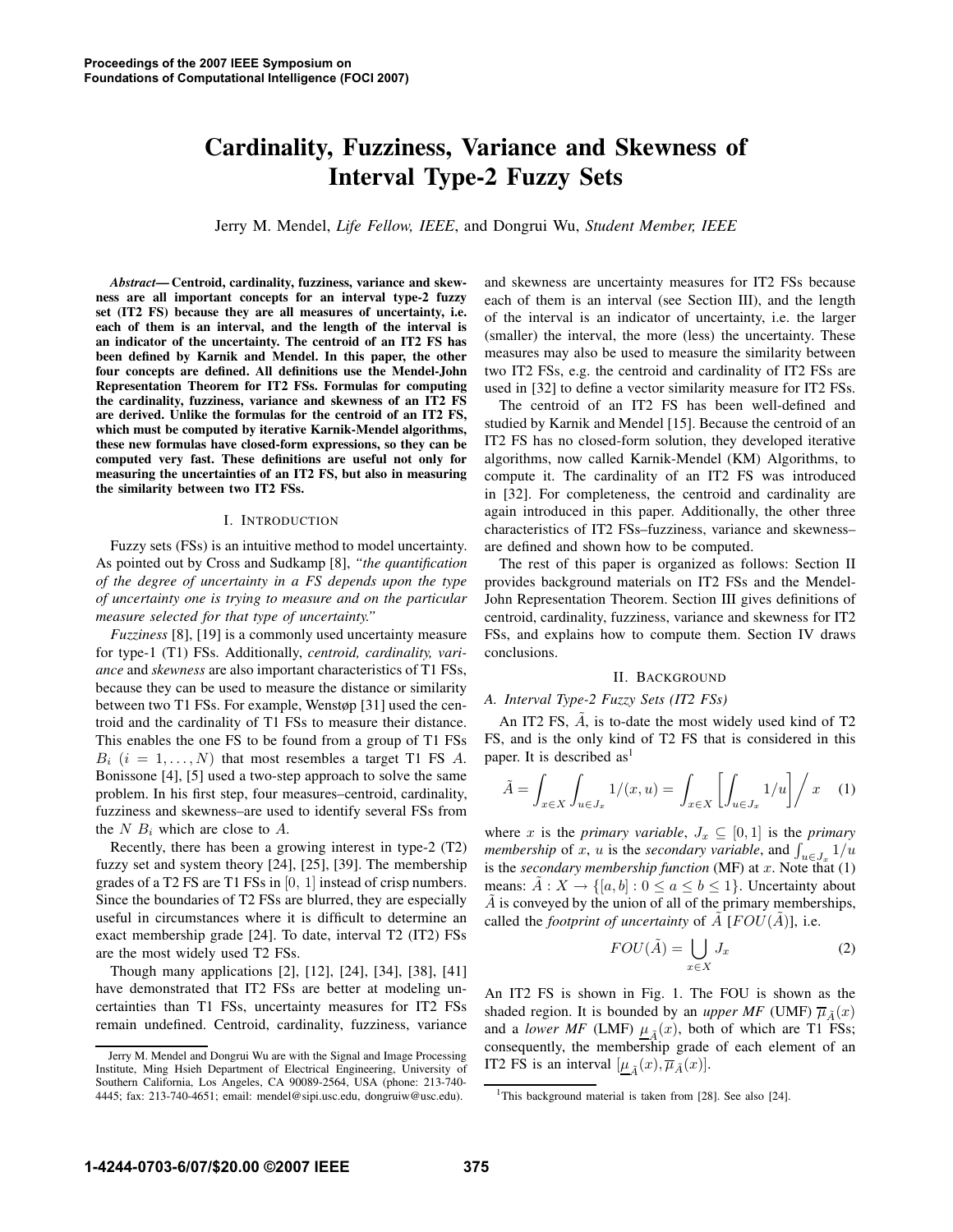

Fig. 1. An IT2 FS. *<sup>A</sup><sup>e</sup>* is an embedded T1 FS.

Note that an IT2 FS can also be represented as

$$
\tilde{A} = 1/FOU(\tilde{A})\tag{3}
$$

with the understanding that this means putting a secondary grade of 1 at all points of  $FOU(\tilde{A})$ .

For discrete universes of discourse X and J*x*, an *embedded T1 FS*  $A_e$  has N elements, one each from  $J_{x_1}, J_{x_2}, \ldots, J_{x_N}$ , namely  $u_1, u_2, \ldots, u_N$ , i.e.

$$
A_e = \sum_{i=1}^{N} u_i / x_i \qquad u_i \in J_{x_i} \subseteq [0, 1]. \tag{4}
$$

Examples of  $A_e$  are  $\overline{\mu}_{\tilde{A}}(x)$  and  $\underline{\mu}_{\tilde{A}}(x)$ ; see, also Fig. 1. Note that if each  $J_{x_i}$  is discretized into  $M_i$  levels, there will be a total of  $n_A$   $A_e$ , where

$$
n_A = \prod_{i=1}^{N} M_i.
$$
 (5)

## *B. Representation Theorem*

Mendel and John [26] have presented a Representation Theorem for a general T2 FS, which when specialized to an IT2 FS can be expressed as:

Representation Theorem for an IT2 FS: Assume that primary variable x of an IT2 FS  $\tilde{A}$  is sampled at N values,  $x_1, x_2, \ldots, x_N$ , and at each of these values its primary memberships  $u_i$  are sampled at  $M_i$  values,  $u_{i1}, u_{i2}, \ldots, u_{iM_i}$ . Let  $A_e^j$  denote the *j*th embedded T1 FS for  $\tilde{A}$ . Then  $\tilde{A}$  is represented by  $(3)$ , in which<sup>2</sup>

$$
FOU(\tilde{A}) = \bigcup_{j=1}^{n_A} A_e^j = \bigcup_{x \in X} \left\{ \underline{\mu}_{\tilde{A}}(x), \dots, \overline{\mu}_{\tilde{A}}(x) \right\}
$$

$$
\equiv \bigcup_{x \in X} \left[ \underline{\mu}_{\tilde{A}}(x), \overline{\mu}_{\tilde{A}}(x) \right].
$$
 (6)

This representation of an IT2 FS, in terms of simple T1 FSs, the embedded T1 FSs, is not very difficult to prove, but it is very useful for deriving theoretical results; however, it is not recommended for computational purposes, because it would require the enumeration of the  $n_A$  embedded T1 FSs and  $n_A$ [given in (5)] can be astronomical. The Representation Theorem will be used heavily in defining the centroid, cardinality, fuzziness, variance and skewness of IT2 FSs.

## III. UNCERTAINTY MEASURES FOR IT2 FSS

In this section T1 FS definitions of cardinality, fuzziness, variance and skewness are extended to IT2 FSs<sup>3</sup>. Because defining the variance and skewness of an IT2 FS uses its centroid, the definition of the centroid of an IT2 FS is reviewed first. Additionally, because discrete versions of these definitions are more frequently used in practice, and one can easily deduce the corresponding continuous versions of these definitions from the discrete versions, only discrete cases are considered in this paper.

As stated in the Introduction, all five concepts, i.e. centroid, cardinality, fuzziness, variance and skewness, are uncertainty measures for IT2 FSs because each of them is an interval (see the latter part of this section), and the length of the interval is an indicator of uncertainty.

## *A. Centroid of an IT2 FS*

The centroid  $c(A)$  of the T1 FS A is defined as

$$
c(A) = \frac{\sum_{i=1}^{N} x_i \mu_A(x_i)}{\sum_{i=1}^{N} \mu_A(x_i)}.
$$
 (7)

*Definition 1:* The centroid  $C_{\tilde{A}}$  of an IT2 FS  $\tilde{A}$  is the union of the centroids of all its embedded T1 FSs A*e*, i.e.,

$$
C_{\tilde{A}} \equiv \bigcup_{\forall A_e} c(A_e) = [c_l, c_r], \tag{8}
$$

where  $\bigcup$  is the union operation, and

$$
c_l = \min_{\forall A_e} c(A_e) \tag{9}
$$

$$
c_r = \max_{\forall A_e} c(A_e). \tag{10}
$$

It has been shown [15], [23], [24], [27] that  $c_l$  and  $c_r$  can be expressed as

$$
c_{l} = \frac{\sum_{i=1}^{L} x_{i} \overline{\mu}_{\tilde{A}}(x_{i}) + \sum_{i=L+1}^{N} x_{i} \underline{\mu}_{\tilde{A}}(x_{i})}{\sum_{i=1}^{L} \overline{\mu}_{\tilde{A}}(x_{i}) + \sum_{i=L+1}^{N} \underline{\mu}_{\tilde{A}}(x_{i})}
$$
(11)

$$
c_r = \frac{\sum_{i=1}^{R} x_i \underline{\mu}_{\tilde{A}}(x_i) + \sum_{i=R+1}^{N} x_i \overline{\mu}_{\tilde{A}}(x_i)}{\sum_{i=1}^{R} \underline{\mu}_{\tilde{A}}(x_i) + \sum_{i=R+1}^{N} \overline{\mu}_{\tilde{A}}(x_i)}.
$$
 (12)

Switch points  $L$  and  $R$ , as well as  $c_l$  and  $c_r$ , are computed by using the iterative KM algorithms [15], [24].

*Example 1:* Consider the FOU shown in Fig. 2. The domain of  $x$ ,  $[0, 7]$ , was discretized into 8 equally-spaced points in the computation, i.e.  $N = 8$ . Note that  $N = 8$  is only for illustrative purpose; in practice  $N$  is usually chosen to be much larger so that the results are more accurate. Because  $x_i$ ,  $\overline{\mu}_{\tilde{A}}(x_i)$ and  $\mu_{\tilde{\Lambda}}(x_i)$  ( $i = 1, \ldots, 8$ ) are used in several other examples below, their values are shown in Table I.  $C_{\tilde{A}}$  in this case is [2.70, 3.92]. This result can be verified as follows:

<sup>2</sup>Although there are a finite number of embedded T1 FSs, it is customary to represent  $FOU(\tilde{A})$  as an interval set  $[\mu_{\tilde{A}}(x), \overline{\mu}_{\tilde{A}}(x)]$  at each *x*. Doing this is equivalent to discretizing with infinitesimally many small values and letting the discretizations approach zero.

<sup>&</sup>lt;sup>3</sup>The centroid of an IT2 FS has been well-defined by Karnik and Mendel [15] and Mendel [24]. A continuous version definition of the cardinality of an IT2 FS was introduced in [32]. In this paper a discrete version definition of the cardinality is introduced.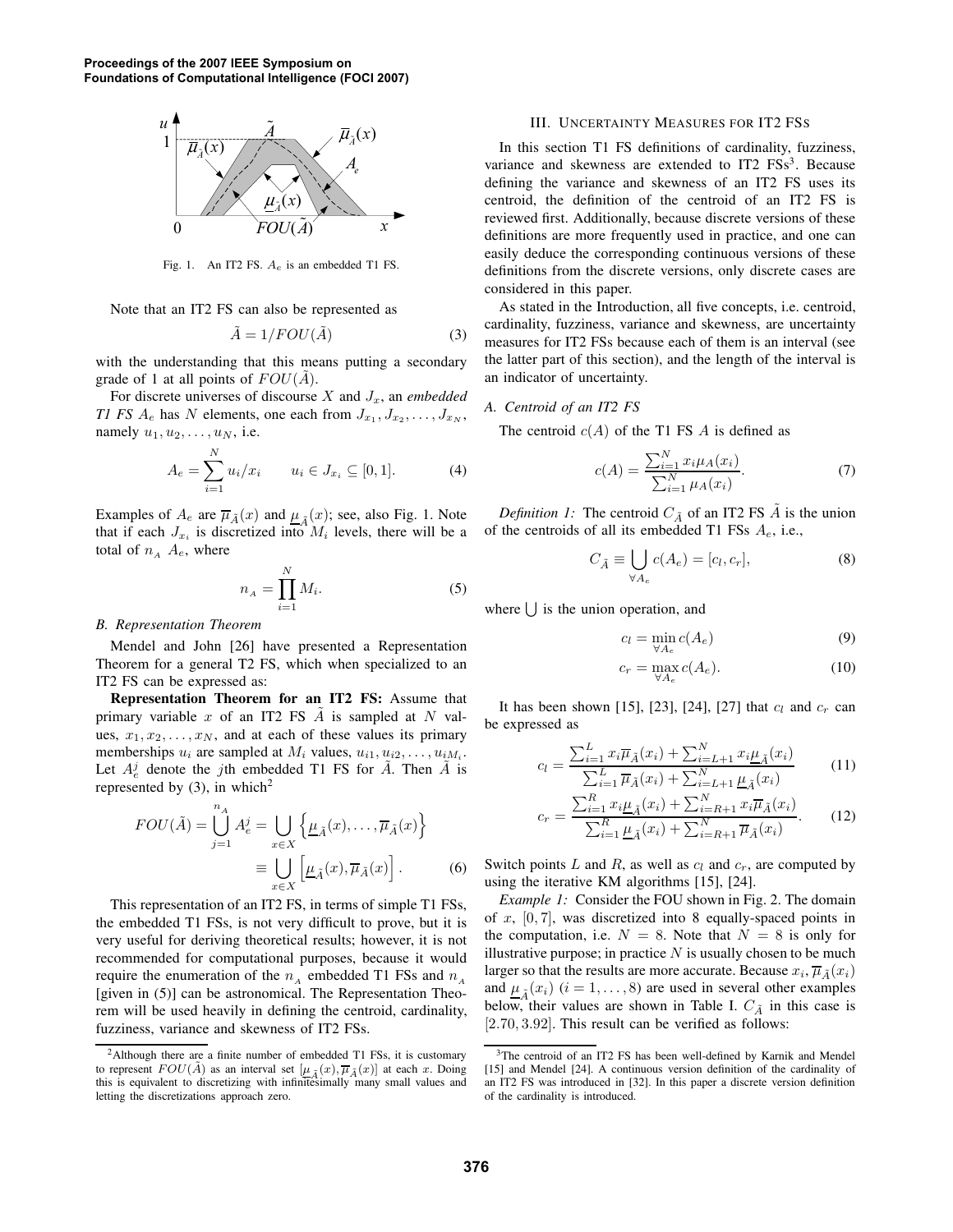Because c*l*, as computed by a KM algorithm, is 2.70, and  $2.70 \in [x_3, x_4]$ , the final switch point L in (11) must be 3, i.e.

$$
c_l = \frac{\sum_{i=1}^{3} x_i \overline{\mu}_{\tilde{A}}(x_i) + \sum_{i=4}^{8} x_i \underline{\mu}_{\tilde{A}}(x_i)}{\sum_{i=1}^{3} \overline{\mu}_{\tilde{A}}(x_i) + \sum_{i=4}^{8} \underline{\mu}_{\tilde{A}}(x_i)} = 2.70
$$

Similarly,  $c_r = 3.92 \in [x_4, x_5]$  indicates that the final switch point  $R$  in (12) must be 4, i.e.

$$
c_r = \frac{\sum_{i=1}^{4} x_i \underline{\mu}_{\tilde{A}}(x_i) + \sum_{i=5}^{8} x_i \overline{\mu}_{\tilde{A}}(x_i)}{\sum_{i=1}^{4} \underline{\mu}_{\tilde{A}}(x_i) + \sum_{i=5}^{8} \overline{\mu}_{\tilde{A}}(x_i)} = 3.92
$$
  

$$
u \leftarrow \tilde{A}
$$



Fig. 2. The centroid of an IT2 FS.  $c_l = 2.70$  and  $c_r = 3.92$ . The dashed lines indicate the embedded T1 FS determining  $c_l$  and the solid lines indicate lines indicate the embedded T1 FS determining  $c_l$ , and the solid lines indicate the embedded T1 FS determining  $c_r$ the embedded T1 FS determining *<sup>c</sup>r*.

TABLE I  $x_i$ ,  $\overline{\mu}_{\tilde{A}}(x_i)$  and  $\mu_{\tilde{A}}(x_i)$  ( $i = 1, \ldots, 8$ ) for IT2 FS  $\tilde{A}$  shown in Fig. 2.

| $\begin{array}{c ccccccccc} x_i & 0 & 1 & 2 & 3 & 4 & 5 & 6 & 7 \\ \hline \overline{\mu}_{\tilde{A}}(x_i) & 0 & 0.5 & 1 & 1 & 1 & 0.67 & 0.33 & 0 \\ \underline{\mu}_{\tilde{A}}(x_i) & 0 & 0 & 0.4 & 0.8 & 0.53 & 0.27 & 0 & 0 \\ \end{array}$ |  |  |  |  |
|-------------------------------------------------------------------------------------------------------------------------------------------------------------------------------------------------------------------------------------------------|--|--|--|--|
|                                                                                                                                                                                                                                                 |  |  |  |  |

## *B. Cardinality of an IT2 FS*

Definitions of the cardinality of T1 FSs have been proposed by several authors, e.g. De Luca and Termini [9], Kaufmann [17], Gottwald [11], Zadeh [40], Blanchard [3], Klement [18], Wygralak [36], etc. Basically there are two kinds of proposals [10], [35]: 1) those which assume that the cardinality of a T1 FS could be a precise number; and, 2) those which claim that it should be a fuzzy integer. De Luca and Termini's [9] definition of cardinality, also called the *power* of a T1 FS, is the sum of all membership grades, i.e.

$$
p_{DT}(A) = \sum_{i=1}^{N} \mu_A(x_i).
$$
 (13)

(13) is the most frequently used definition of cardinality; however,  $p_{DT}(A)$  increases as N increases, and  $\lim_{N \to \infty} p_{DT}(A)$ does not exist. In this paper a *normalized cardinality* for a T1 FS is defined based on (13), i.e.

$$
p(A) = \frac{1}{N} \sum_{i=1}^{N} \mu_A(x_i).
$$
 (14)

 $p(A)$  can be viewed as the average membership grade of A in

its universe of discourse. Observe that  $p(A)$  converges as N increases.

The cardinality of T2 FSs has not been studied by many researchers. Jang and Ralescu [14] defined a fuzzy-valued cardinality of a FS-valued function, which can be viewed as a general T2 FS. Szmidt and Kacprzyk [30] defined an interval cardinality for intuitionistic fuzzy sets (IFS). Though IFSs are different from IT2 FSs, Atanassov and Gargov [1] showed that every IFS can be mapped to an interval valued FS, which is an IT2 FS under a different name. Using Atanassov and Gargov's mapping, Szmidt and Kacprzyk's interval cardinality for an IT2 FS  $\ddot{A}$  is

$$
P_{SK}(\tilde{A}) = \left[\min_{\forall A_e} p_{DT}(A_e), \max_{\forall A_e} p_{DT}(A_e)\right]
$$

$$
\equiv \left[p_{DT}(\underline{\mu}_{\tilde{A}}), p_{DT}(\overline{\mu}_{\tilde{A}})\right]
$$
(15)

Note that (15) is defined based on (13). In the following an interval cardinality for an IT2 FS is defined based on (14).

*Definition 2:* The cardinality of an IT2 FS  $\tilde{A}$  is the union of all cardinalities of its embedded T1 FSs A*e*, i.e.,

$$
P_{\tilde{A}} \equiv \bigcup_{\forall A_e} p(A_e) = [p_l, p_r], \qquad (16)
$$

where

$$
p_l = \min_{\forall A_e} p(A_e) \tag{17}
$$

$$
p_r = \max_{\forall A_e} p(A_e). \tag{18}
$$

Note that this definition is quite similar to Szmidt and Kacprzyk's definition [see (15)]. The only difference is that a different T1 cardinality measure is used in (16).

*Theorem 1:*  $p_l$  and  $p_r$  in (17) and (18) can be computed as

$$
p_l = p(\underline{\mu}_{\tilde{A}}(x))\tag{19}
$$

$$
p_r = p(\overline{\mu}_{\tilde{A}}(x)).\tag{20}
$$

The proof of Theorem 1 is straightforward, so it is omitted here.

*Example 2:* For the IT2 FS  $\ddot{A}$  shown in Fig. 2,  $\mu_{\tilde{A}}(x_i)$  and  $\overline{\mu}_{\tilde{A}}(x_i)$  ( $i = 1, \ldots, 8$ ) are summarized in Table I; hence, (19) and (20) are computed as:

$$
p_l = \frac{1}{8} \sum_{i=1}^{8} \underline{\mu}_{\tilde{A}}(x_i) = 0.25
$$

$$
p_r = \frac{1}{8} \sum_{i=1}^{8} \overline{\mu}_{\tilde{A}}(x_i) = 0.56
$$

Consequently,  $P_{\tilde{A}} = [0.25, 0.56]$ .

## *C. Fuzziness of an IT2 FS*

The fuzziness (entropy) of a T1 FS is used to quantify the amount of vagueness in it. A T1 FS C is most fuzzy when all its memberships equal  $0.5$ . A T1 FS  $\Lambda$  is more fuzzy than a T1 FS  $B$  if  $A$  is nearer to such a  $C$  than  $B$  is.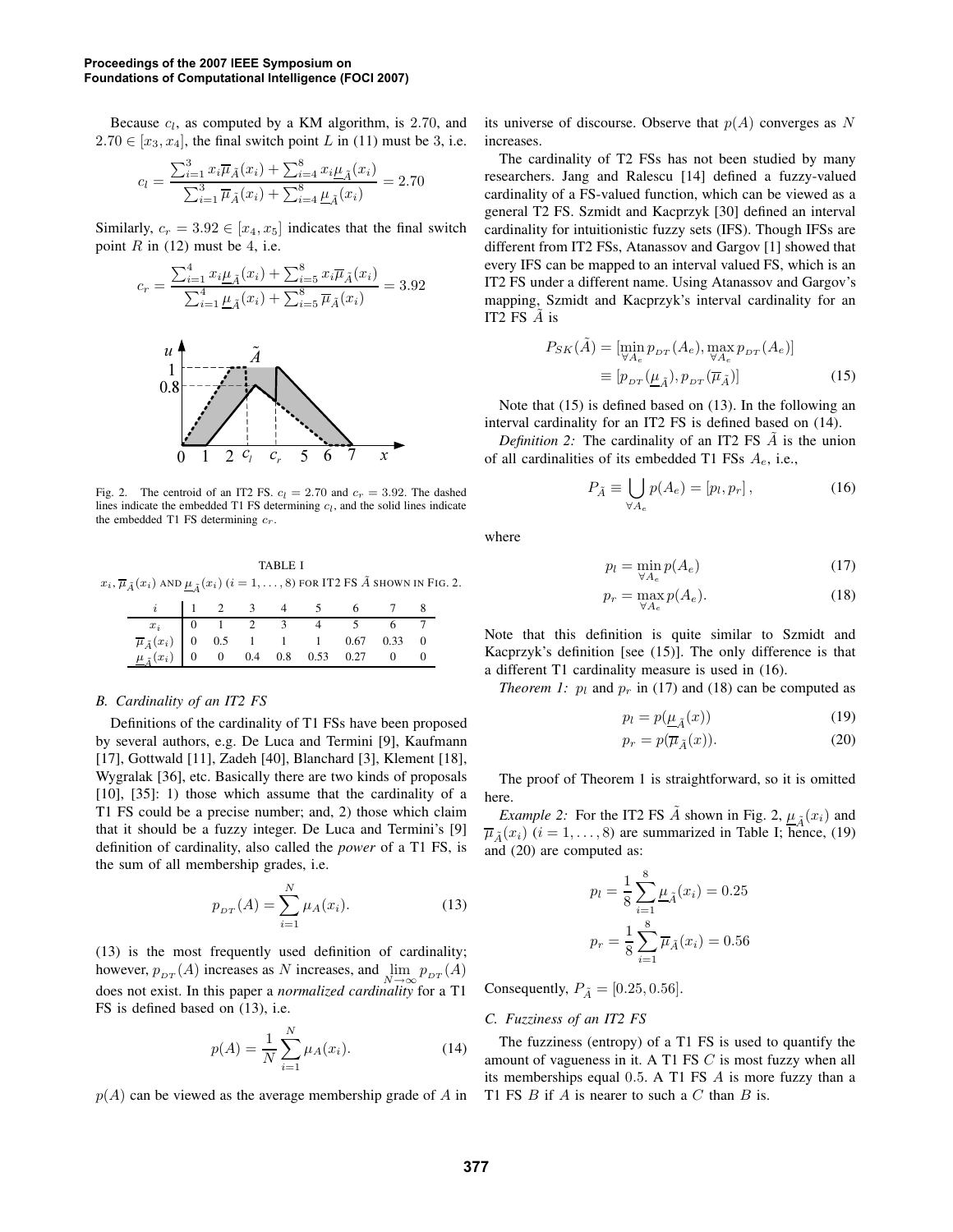

Fig. 3. *A* is more fuzzy than *B*. *A*: solid lines; *B*: dashed lines.

*Example 3:* In Fig. 3 A is more fuzzy than B because the memberships of A are closer to  $u = 0.5$ .

A number of measures have been proposed for fuzziness [19]. An early approach is Kaufmann's *index of fuzziness* [16], which is defined by taking the Minkowski  $r$ -metric distance between A and the nearest crisp set A*near*, i.e.

$$
f_{Ka}(A) = \left[\sum_{i=1}^{N} |\mu_A(x_i) - \mu_{A_{near}}(x_i)|^r\right]^{\frac{1}{r}},
$$
 (21)

where A*near* is defined as

$$
\mu_{A_{near}}(x) = \begin{cases} 0, & \text{if } \mu_A \le 1/2 \\ 1, & \text{otherwise} \end{cases} . \tag{22}
$$

Yager [37] defined fuzziness based on the lack of distinction between a FS A and its complement A, i.e.

$$
f_{Y}(A) = 1 - \frac{\left[\sum_{i=1}^{N} |\mu_{A}(x_{i}) - (1 - \mu_{A}(x_{i}))|^{r}\right]^{\frac{1}{r}}}{N^{\frac{1}{r}}}
$$

$$
= 1 - \frac{\left[\sum_{i=1}^{N} |2\mu_{A}(x_{i}) - 1)|^{r}\right]^{\frac{1}{r}}}{N^{\frac{1}{r}}},
$$
(23)

where  $r$  is a positive constant.

Klir and Folger [19] proposed

$$
f_{_{KF}}(A) = N - \sum_{i=1}^{N} |\mu_A(x_i) - \mu_{\overline{A}}(x_i)|
$$
 (24)

as a measure of fuzziness. This is an un-normalized version of (23) when  $r = 1$ .

Kosko [22] defined fuzzy entropy as

$$
f_{K_o}(A) = \frac{A \cap \overline{A}}{A \cup \overline{A}}
$$
 (25)

where  $\cap = \min$  and  $\cup = \max$ . This definition is equivalent to measuring the compatibility between  $A$  and  $\overline{A}$  with the Jaccard Index [13].

It is straightforward to show that all of the above definitions are actually special cases of a larger class of measures of fuzziness [21]

$$
f(A) = h\left(\sum_{i=1}^{N} g(\mu_A(x_i))\right),\tag{26}
$$

where h is a monotonically increasing function from  $R^+$  to  $R^+$ , and,  $g : [0, 1] \rightarrow R^+$  is a function associated with each  $x_i$ . Additionally, 1)  $g(0) = g(1) = 0$ ; 2)  $g(0.5)$  is a unique maximum of  $q$ ; and, 3)  $q$  must be monotonically increasing on  $[0, 0.5]$  and monotonically decreasing on  $[0.5, 1]$ .

*Example 4:* For Kaufmann's index of fuzziness [see (21)],

$$
h(t) = t^{1/r} \tag{27}
$$

and

$$
g(\mu_A(x_i)) = \begin{cases} \mu_A^r(x_i), & 0 \le \mu_A(x_i) \le 0.5 \\ (1 - \mu_A(x_i))^r, & 0.5 < \mu_A(x_i) \le 1 \end{cases}
$$
 (28)

Illustrations of h in (27) and g in (28) when  $r = 1$  are shown in Fig. 4.



Fig. 4. Example of *h* and *g*. (a) *h* in (27) when  $r = 1$ ; (b) *g* in (28) when  $r=1$ .

In the rest of this subsection  $f(A)$  is used to denote a generic fuzziness definition for a T1 FS A. Theoretically,  $f(A)$  may be any T1 fuzziness definition; however, normalized versions such as (23) and (25) are preferred because they converge as N increases.

Several researchers have proposed definitions of the fuzziness for IT2 FSs. Burillo and Bustince's [6] definition is

$$
F_{BB}(\tilde{A}) = \sum_{i=1}^{N} \left[ \overline{\mu}_{\tilde{A}}(x_i) - \underline{\mu}_{\tilde{A}}(x_i) \right]
$$
(29)

Szmidt and Kacprzyk [30] defined the fuzziness of an IFS. Using Atanassov and Gargov's [1] mapping from an IFS to an IT2 FS, it is

$$
F_{SK}(\tilde{A}) = \frac{1}{N} \sum_{i=1}^{N} \frac{1 - \max[1 - \overline{\mu}_{\tilde{A}}(x_i), \underline{\mu}_{\tilde{A}}(x_i)]}{1 - \min[1 - \overline{\mu}_{\tilde{A}}(x_i), \underline{\mu}_{\tilde{A}}(x_i)]}
$$
(30)

Zeng and Li [42] proposed several formulas for computing the fuzziness of  $\ddot{A}$ . Two discrete versions are

$$
F_{ZL1}(\tilde{A}) = 1 - \frac{1}{N} \sum_{i=1}^{N} \left| \overline{\mu}_{\tilde{A}}(x_i) + \underline{\mu}_{\tilde{A}}(x_i) - 1 \right| \tag{31}
$$

and

$$
F_{ZL2}(\tilde{A}) = 1 - \sqrt{\frac{1}{N} \sum_{i=1}^{N} \left[ \overline{\mu}_{\tilde{A}}(x_i) + \underline{\mu}_{\tilde{A}}(x_i) - 1 \right]^2}
$$
(32)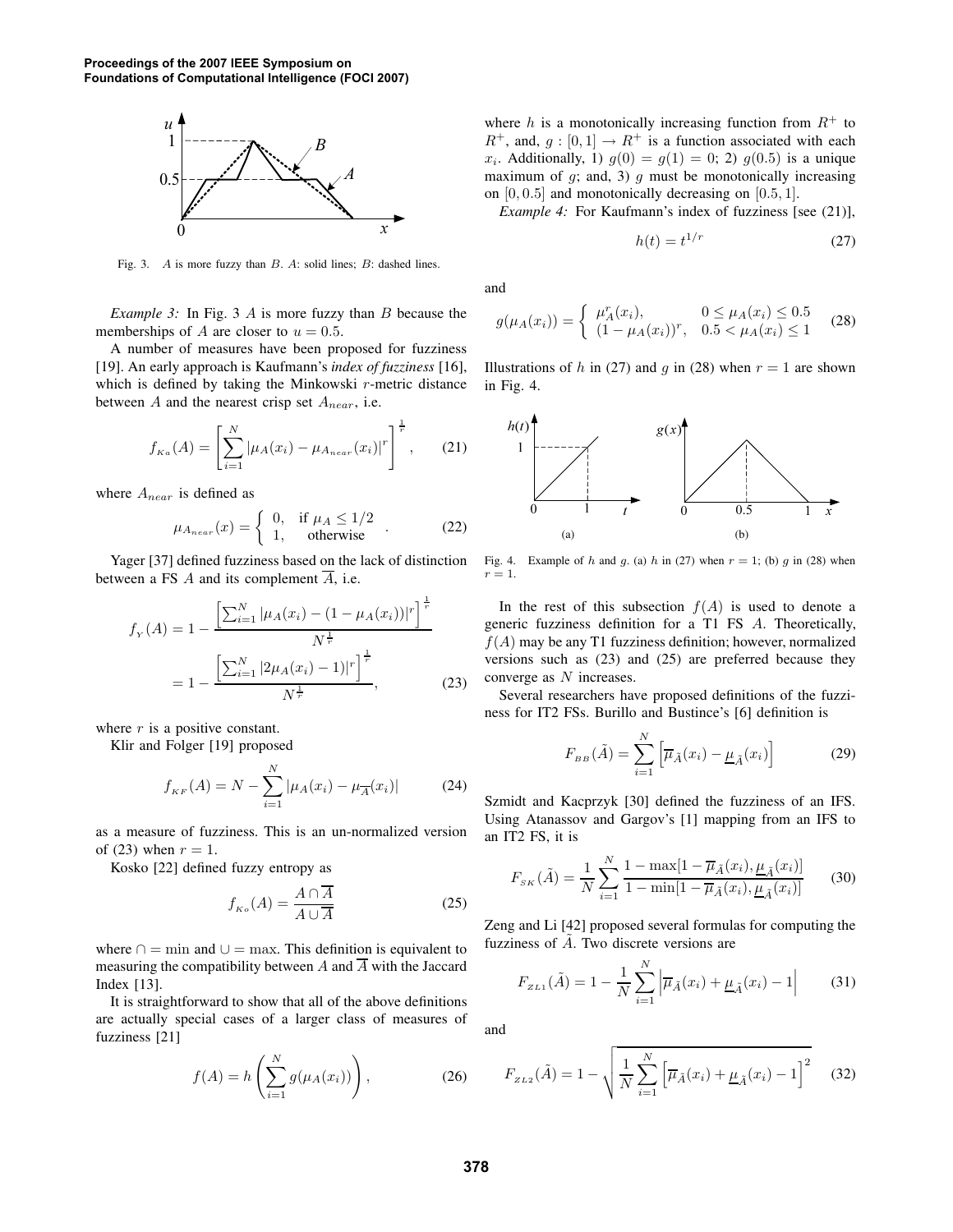Note that (29)-(32) are all crisp. In the following a definition of fuzziness is proposed that is an interval.

*Definition 3:* The fuzziness  $F_{\tilde{A}}$  of an IT2 FS A is the union of the fuzziness of all its embedded T1 FSs A*e*, i.e.,

$$
F_{\tilde{A}} \equiv \bigcup_{\forall A_e} f(A_e) = [f_l, f_r],\tag{33}
$$

where  $f_l$  and  $f_r$  are the minimum and maximum of the fuzziness of all A*e*, respectively, i.e.

$$
f_l = \min_{\forall A_e} f(A_e) \tag{34}
$$

$$
f_r = \max_{\forall A_e} f(A_e). \tag{35}
$$

*Theorem 2:* Let  $A_{e1}$  be defined as

$$
\mu_{A_{e1}}(x) = \begin{cases} \overline{\mu}_{\tilde{A}}(x), & \overline{\mu}_{\tilde{A}}(x) \text{ is further away} \\ \text{from 0.5 than } \underline{\mu}_{\tilde{A}}(x) \\ \underline{\mu}_{\tilde{A}}(x), & \text{otherwise} \end{cases}
$$
(36)

and A*e*<sup>2</sup> be defined as

$$
\mu_{A_{e2}}(x) = \begin{cases}\n\overline{\mu}_{\tilde{A}}(x), & \text{both } \overline{\mu}_{\tilde{A}}(x) \text{ and } \underline{\mu}_{\tilde{A}}(x) \\
\text{are below } 0.5 \\
\overline{\mu}_{\tilde{A}}(x), & \text{both } \overline{\mu}_{\tilde{A}}(x) \text{ and } \underline{\mu}_{\tilde{A}}(x) \\
\frac{\mu_{\tilde{A}}(x)}{0.5, & \text{otherwise}\n\end{cases}
$$
\n(37)

Then (34) and (35) can be computed as

$$
f_l = f(A_{e1}) \tag{38}
$$

$$
f_r = f(A_{e2}).\tag{39}
$$

The proof is given in a journal version of this paper [33]. *Example 5:* Consider the IT2 FS A in Fig. 5, which is the same as the IT2 FS shown in Fig. 2.  $x_i$ ,  $\mu_{\tilde{A}}(x_i)$  and  $\overline{\mu}_{\tilde{A}}(x_i)$  $(i = 1, \ldots, 8)$  are given in Table I, and according to (36) and (37),  $A_{e1}$  and  $A_{e2}$  are as shown in Fig. 5.  $\mu_{A_{e1}}(x_i)$ and  $\mu_{A_{\alpha2}}(x_i)$  are summarized in Table II, and they can be substituted into any of the T1 fuzziness measures, (21)-(25), to compute  $F_{\tilde{A}}$ , e.g. when Yager's definition [see (23)] is used and  $r = 1$ ,

$$
f_l = f_Y(A_{e1}) = 0.07
$$
  

$$
f_r = f_Y(A_{e2}) = 0.63
$$
  

$$
= [0.07, 0.63].
$$
  

$$
\tilde{A}
$$

Consequently,  $F_{\tilde{A}} = [0.07, 0.63]$ .



Fig. 5. Examples of  $A_{e1}$  (the dashed lines) and  $A_{e2}$  (the solid lines).

TABLE II  $\mu_{A_{e1}}(x_i)$  and  $\mu_{A_{e2}}(x_i)$  for the IT2 FS  $\tilde{A}$  shown in Fig. 5.  $x_i$ ,  $\overline{\mu}_{\tilde{A}}(x_i)$  and  $\underline{\mu}_{\tilde{A}}(x_i)$  ( $i = 1, \ldots, 8$ ) are given in Table I.

| $\begin{array}{cccccccccccccc} i & & 1 & 2 & 3 & 4 & 5 & 6 & 7 & 8 \end{array}$                                                                                                                                                                                   |  |  |  |  |
|-------------------------------------------------------------------------------------------------------------------------------------------------------------------------------------------------------------------------------------------------------------------|--|--|--|--|
|                                                                                                                                                                                                                                                                   |  |  |  |  |
|                                                                                                                                                                                                                                                                   |  |  |  |  |
| $\begin{tabular}{c cccccc} $x_i$ & $0$ & $1$ & $2$ & $3$ & $4$ & $5$ & $6$ & $7$ \\ $\mu_{A_{e1}}(x_i)$ & $0$ & $0$ & $1$ & $1$ & $1$ & $0.27$ & $0$ & $0$ \\ $\mu_{A_{e2}}(x_i)$ & $0$ & $0.5$ & $0.5$ & $0.8$ & $0.53$ & $0.5$ & $0.33$ & $0$ \\ \end{tabular}$ |  |  |  |  |
|                                                                                                                                                                                                                                                                   |  |  |  |  |



Fig. 6. Illustration of the variance of T1 FSs. *A*: solid lines; *B*: dashed lines.

# *D. Variance of an IT2 FS*

The variance of a T1 FS A measures its compactness, i.e. a smaller (larger) variance means A is more (less) compact.

*Example 6:* In Fig. 6 A has smaller variance than B because it is more compact.

One popular definition of the (possibilistic) variance of a T1 FS A is given by Carlsson and Fullér [7] as "the expected *value of the squared deviations between the arithmetic mean and the endpoints of its level sets,"* i.e.,

$$
v(A) = \int_0^1 \alpha \left( \left[ \frac{a_1(\alpha) + a_2(\alpha)}{2} - a_1(\alpha) \right]^2 + \left[ \frac{a_1(\alpha) + a_2(\alpha)}{2} - a_2(\alpha) \right]^2 \right) d\alpha
$$

$$
= \frac{1}{2} \int_0^1 \alpha [a_2(\alpha) - a_1(\alpha)]^2 d\alpha, \tag{40}
$$

where  $[a_2(\alpha), a_1(\alpha)]$  is an  $\alpha$ -cut [20] on A. Note that (40) requires A to be convex so that  $\alpha$ -cut Decomposition Theorem [20] can be used. Because not all embedded T1 FSs of an IT2 FS are convex (e.g. the T1 FS represented by the dashed lines in Fig. 2 is not convex), (40) cannot be extended directly to IT2 FSs by using the Mendel-John Representation Theorem. Consequently, the following definition of the variance of a T1 FS is proposed.

*Definition 4:* The variance of a T1 FS A is defined as

$$
v(A) = \frac{1}{N} \sum_{i=1}^{N} \left[ x_i - c(A) \right]^2 \mu_A(x_i).
$$
 (41)

where  $c(A)$  is defined in (7).

One way to define the variance  $V_{\tilde{A}}$  of an IT2 FS  $\tilde{A}$  is to find the union of the variances of all its embedded T1 FSs A*e*,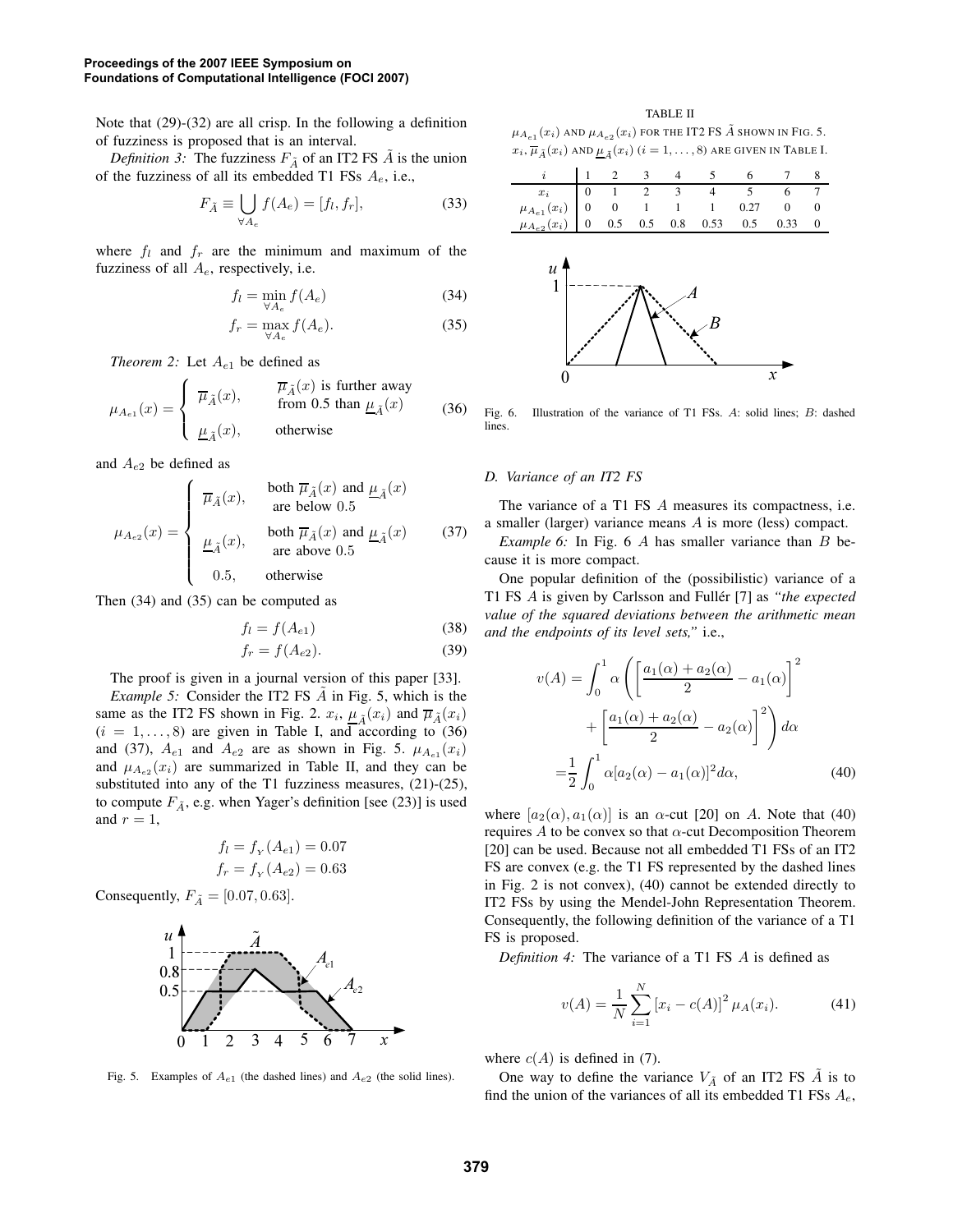i.e.,

$$
V_{\tilde{A}} \equiv \bigcup_{\forall A_e} v(A_e) = \bigcup_{\forall A_e} \left[ \frac{1}{N} \sum_{i=1}^N \left[ x_i - c(A_e) \right]^2 \mu_{A_e}(x_i) \right] \tag{42}
$$

There does not seem to be any practical way to compute  $V_{\tilde{A}}$ except to compute the variances of all A*<sup>e</sup>* and to then find their union. Because there are an uncountable number of A*e*, this method is not possible. The following *relative variance* of  $A_e$  to  $A$  is introduced, after which it is used to define the variance of  $\tilde{A}$ .

*Definition 5:* The relative variance of an embedded T1 FS  $A_e$  to an IT2 FS  $\ddot{A}$ ,  $V_{\tilde{A}}(A_e)$ , is defined as

$$
v_{\tilde{A}}(A_e) = \frac{1}{N} \sum_{i=1}^{N} \left[ x_i - c(\tilde{A}) \right]^2 \mu_{A_e}(x_i), \tag{43}
$$

where

$$
c(\tilde{A}) = \frac{c_l + c_r}{2} \tag{44}
$$

is the center of the centroid of  $\tilde{A}$ ,  $C_{\tilde{A}}$ , that is given in (8).

The difference between (43) and (42) is that in (43) the variance of  $A_e$  is evaluated relative to  $c(A)$ , the center of the centroid of A, whereas in (42) the variance of  $A_e$  is evaluated relative to  $c(A_e)$ , the centroid of  $A_e$ .

*Definition 6:* The variance of an IT2 FS  $\tilde{A}$ ,  $V_{\tilde{A}}$ , is the union of relative variance of all its embedded T1 FSs A*e*, i.e.,

$$
V_{\tilde{A}} \equiv \bigcup_{\forall A_e} v_{\tilde{A}}(A_e) = [v_l, v_r], \tag{45}
$$

where  $v_l$  and  $v_r$  are the minimum and maximum relative variance of all A*e*, respectively, i.e.

$$
v_l = \min_{\forall A_e} v_{\tilde{A}}(A_e) \tag{46}
$$

$$
v_r = \max_{\forall A_e} v_{\tilde{A}}(A_e). \tag{47}
$$

*Theorem 3:* (46) and (47) can be computed as

$$
v_l = s_{\tilde{A}}(\underline{\mu}_{\tilde{A}}(x))
$$
\n(48)

$$
v_r = s_{\tilde{A}}(\overline{\mu}_{\tilde{A}}(x)). \tag{49}
$$

Again, the proof is given in a journal version of this paper [33].

*Definition 7:* The standard deviation of an IT2 FS  $\tilde{A}$ ,  $STD(A)$ , is

$$
STD(\tilde{A}) = V_{\tilde{A}}^{-1/2} = [\sqrt{v_l}, \sqrt{v_r}]
$$
\n(50)

The relationship between the centroid and standard deviation of  $\tilde{A}$  is shown in Fig. 7.  $\sqrt{v_l}$  ( $\sqrt{v_r}$ ) is an indicator of the compactness of the most (least) compact embedded T1 FS of  $\tilde{A}$ , and  $\sqrt{v_r} - \sqrt{v_l}$  is an indicator of the area of the FOU. Generally, the larger (smaller) the FOU is, the larger (smaller)  $\sqrt{v_r} - \sqrt{v_l}$  is.





Fig. 8. Illustration of the skewness of T1 FSs. *A*: solid lines; *B*: dashed lines; *C*: dotted lines.

*Example 7:* For the IT2 FS shown in Fig. 2, and  $x_i$ ,  $\mu_{\tilde{A}}(x_i)$ and  $\overline{\mu}_{\tilde{A}}(x_i)$  shown in Table I,

$$
c(\tilde{A}) = (c_l + c_r)/2 = (2.70 + 3.92)/2 = 3.31
$$

$$
v_l = \frac{1}{8} \sum_{i=1}^{8} (x_i - 3.31)^2 \underline{\mu}_{\tilde{A}}(x_i) = 0.22
$$

$$
v_r = \frac{1}{8} \sum_{i=1}^{8} (x_i - 3.31)^2 \overline{\mu}_{\tilde{A}}(x_i) = 1.16
$$

Consequently,  $V_{\tilde{A}} = [0.22, 1.16]$  and  $STD(\tilde{A}) = [0.47, 1.08]$ .

# *E. Skewness of an IT2 FS*

The *skewness* of a T1 FS  $A$ ,  $s(A)$ , is an indicator of its symmetry.  $s(A)$  is smaller than zero when A skews to the right, is larger than zero when  $A$  skews to the left, and is equal to zero when A is symmetrical.

*Example 8:* In Fig. 8 A has skewness smaller than zero because it skews to the right,  $B$  has skewness larger than zero because it skews to the left, and C has skewness zero because it is symmetrical.

There are a few different definitions of skewness for T1 FSs. Subasic and Nakatsuyama's [29] definition is

$$
s_{_{SN}}(A) = m_c(A) - m_s(A) \tag{51}
$$

where  $m_c(A)$  is the center of the core of A and  $m_s(A)$  is the center of the support of A.

In [5] Bonissone used the following definition

$$
s_B(A) = \sum_{i=1}^{N} [x_i - c(A)]^3 \mu_A(x_i).
$$
 (52)

In this paper a normalized version of (52) is used, i.e.

$$
s(A) = \frac{1}{N} \sum_{i=1}^{N} [x_i - c(A)]^3 \mu_A(x_i).
$$
 (53)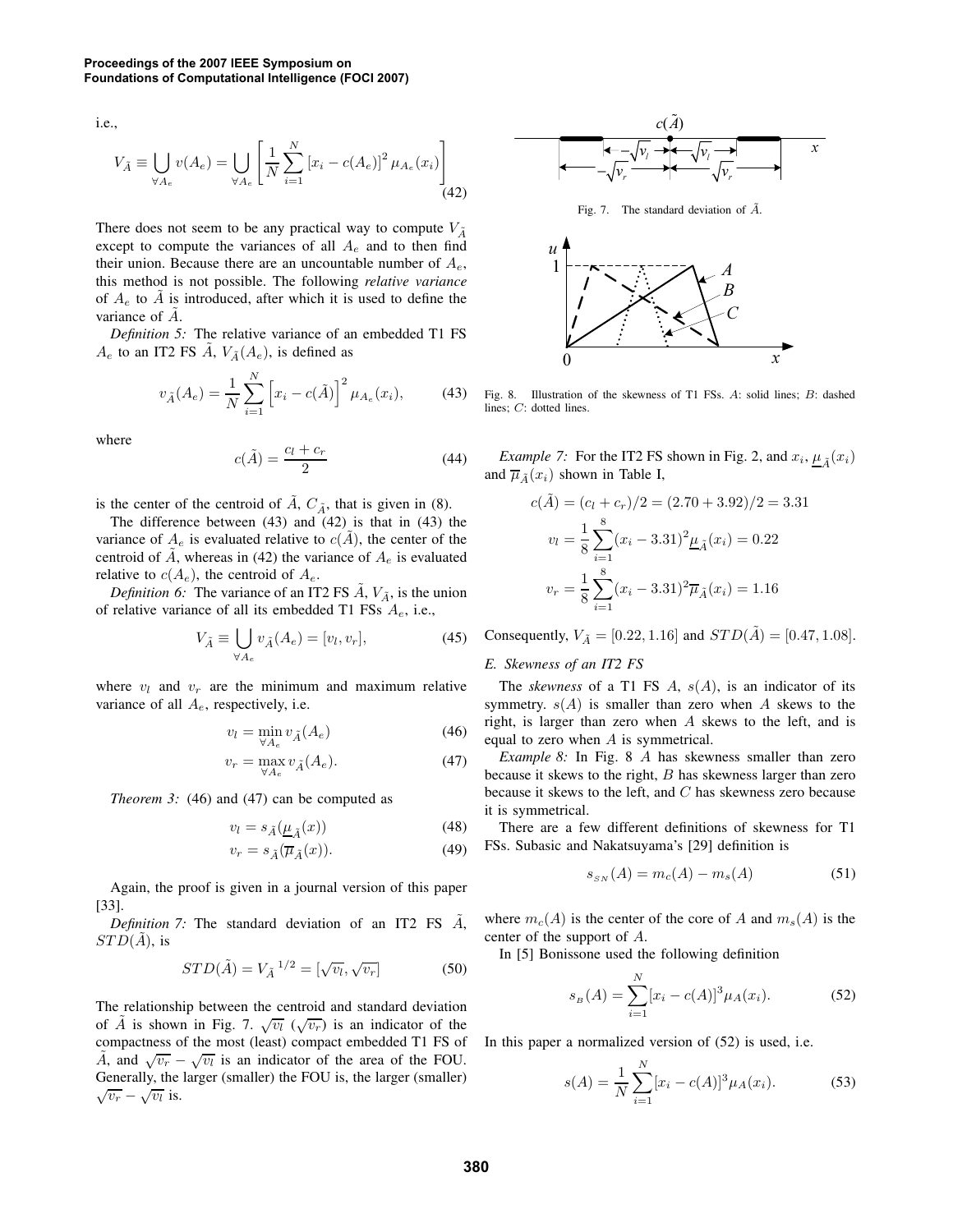Observe that  $s(A)$  converges as N increases, and it is consistent with the definition of the variance of  $A$  in (41).

One way to define the skewness of an IT2 FS  $A$ ,  $S_{\tilde{A}}$ , is to find the union of the skewness of all its embedded T1 FSs A*e*, i.e.,

$$
S_{\tilde{A}} \equiv \bigcup_{\forall A_e} s(A_e) = \bigcup_{\forall A_e} \left[ \frac{1}{N} \sum_{i=1}^N [x_i - c(A_e)]^3 \mu_{A_e}(x_i) \right].
$$
 (54)

Again, there does not seem to be any practical way to compute  $S_{\tilde{A}}$  except to compute the skewness of all  $A_e$  and to then find their union. Because there are an uncountable number of A*e*, this method is also not possible. The following *relative skewness* of  $A_e$  to  $A$  is introduced, after which it is used to define the skewness of  $\tilde{A}$ .

*Definition 8:* The relative skewness of an embedded T1 FS  $A_e$  to an IT2 FS A,  $s_{\tilde{A}}(A_e)$ , is defined as

$$
s_{\tilde{A}}(A_e) = \frac{1}{N} \sum_{i=1}^{N} [x_i - c(\tilde{A})]^3 \mu_A(x_i), \tag{55}
$$

where  $c(\tilde{A})$  is the center of the centroid of  $\tilde{A}$  [see (44)].

The difference between (55) and (54) is that in (55) the skewness of  $A_e$  is evaluated relative to  $c(\tilde{A})$ , the center of the centroid of  $\tilde{A}$ , whereas in (54) the skewness of  $A_e$  is evaluated relative to  $c(A_e)$ , the centroid of  $A_e$ .

*Definition 9:* The skewness of an IT2 FS  $\tilde{A}$ ,  $S_{\tilde{A}}$ , is the union of relative skewness of all its embedded T1 FSs A*e*, i.e.,

$$
S_{\tilde{A}} \equiv \bigcup_{\forall A_e} s_{\tilde{A}}(A_e) = [s_l, s_r], \tag{56}
$$

where  $s_l$  and  $s_r$  are the minimum and maximum relative skewness of all A*e*, respectively, i.e.

$$
s_l = \min_{\forall A_e} s_{\tilde{A}}(A_e) \tag{57}
$$

$$
s_r = \max_{\forall A_e} s_{\tilde{A}}(A_e). \tag{58}
$$

*Theorem 4:* Define A*el* and A*er* as

$$
\mu_{A_{el}}(x) = \begin{cases} \overline{\mu}_{\tilde{A}}(x), & x \le c(\tilde{A}) \\ \underline{\mu}_{\tilde{A}}(x), & x > c(\tilde{A}) \end{cases}
$$
 (59)

$$
\mu_{A_{er}}(x) = \begin{cases} \frac{\mu_{\tilde{A}}(x)}{\overline{\mu}_{\tilde{A}}(x)}, & x \le c(\tilde{A}) \\ \overline{\mu}_{\tilde{A}}(x), & x > c(\tilde{A}) \end{cases}
$$
 (60)

Then (46) and (47) can be computed as

$$
s_l = s_{\tilde{A}}(A_{el}) \tag{61}
$$

$$
s_r = s_{\tilde{A}}(A_{er}).\tag{62}
$$

Again, the proof is given in a journal version of this paper [33].

*Example 9:* Consider the IT2 FS  $\tilde{A}$  in Fig. 9, which again is the same as the IT2 FS shown in Fig. 2.  $x_i$ ,  $\mu_{\tilde{A}}(x_i)$  and  $\overline{\mu}_{\tilde{A}}(x_i)$  ( $i = 1, \ldots, 8$ ) are summarized in Table I, and from Example 7,  $c(A) = 3.31$ . According to (59) and (60),  $A_{el}$ and  $A_{er}$  are as shown in Fig. 9.  $\mu_{A_{el}}(x_i)$  and  $\mu_{A_{er}}(x_i)$  are summarized in Table III. It follows that

$$
s_l = \frac{1}{8} \sum_{i=1}^{8} (x_i - 3.31)^3 \mu_{A_{el}}(x_i) = -0.87
$$
  
\n
$$
s_r = \frac{1}{8} \sum_{i=1}^{8} (x_i - 3.31)^3 \mu_{A_{er}}(x_i) = 1.13
$$
  
\nently,  $S_{\tilde{A}} = [-0.87, 1.13]$ .  
\n $u \uparrow \tilde{A}$ 

Consequently,  $S_{\tilde{A}} = [-0.87, 1.13]$ .



Fig. 9. Illustrations of *<sup>A</sup>el* (the dashed lines) and *<sup>A</sup>er* (the solid lines). Note that  $c(\tilde{A})=3.26$ .

#### TABLE III

 $\mu_{A_{el}}(x_i)$  and  $\mu_{A_{er}}(x_i)$  for the IT2 FS  $\tilde{A}$  shown in Fig. 9.  $x_i$ ,  $\overline{\mu}_{\tilde{A}}(x_i)$  and  $\underline{\mu}_{\tilde{A}}(x_i)$  ( $i = 1, \ldots, 8$ ) are given in Table I.

| $\begin{tabular}{ cccccccccccc cccc } \hline $x_i$ & 0 & 1 & 2 & 3 & 4 & 5 & 6 & 7 \\ \hline $\mu_{A_{el}}(x_i)$ & 0 & 0.5 & 1 & 1 & 0.53 & 0.27 & 0 & 0 \\ $\mu_{A_{er}}(x_i)$ & 0 & 0 & 0.4 & 0.8 & 1 & 0.67 & 0.33 & 0 \\ \hline \end{tabular}$ |  |  |  |  |
|----------------------------------------------------------------------------------------------------------------------------------------------------------------------------------------------------------------------------------------------------|--|--|--|--|
|                                                                                                                                                                                                                                                    |  |  |  |  |

#### IV. CONCLUSIONS

In this paper, four important concepts for IT2 FSscardinality, fuzziness, variance and skewness–have been defined. All concepts used the Mendel-John Representation Theorem for IT2 FSs. Formulas for computing these concepts were also obtained. Unlike the formulas for the centroid of an IT2 FS, which must be computed by iterative KM algorithms, all these new formulas have closed-form expressions, so they can be computed very fast<sup>4</sup>. These definitions can be used to measure the uncertainties of IT2 FSs, and in fact the centroid and cardinality have already been used to compute the *similarity* of two IT2 FSs in [32].

We are presently considering normalized versions of variance and skewness, so that they will conform to their probability counterparts.

#### **REFERENCES**

- [1] K. Atanassov and G. Gargov, "Interval valued intuitionistic fuzzy sets," *Fuzzy Sets and Systems*, vol. 31, pp. 343–349, 1989.
- S. Auephanwiriyakul, A. Adrian, and J. M. Keller, "Type-2 fuzzy set analysis in management surveys," in *Proc. FUZZ-IEEE*, pp. 1321–1325, Honolulu, HI, May 2002.

<sup>4</sup>However, computing the variance and skewness of an IT2 FS requires computing its centroid first.